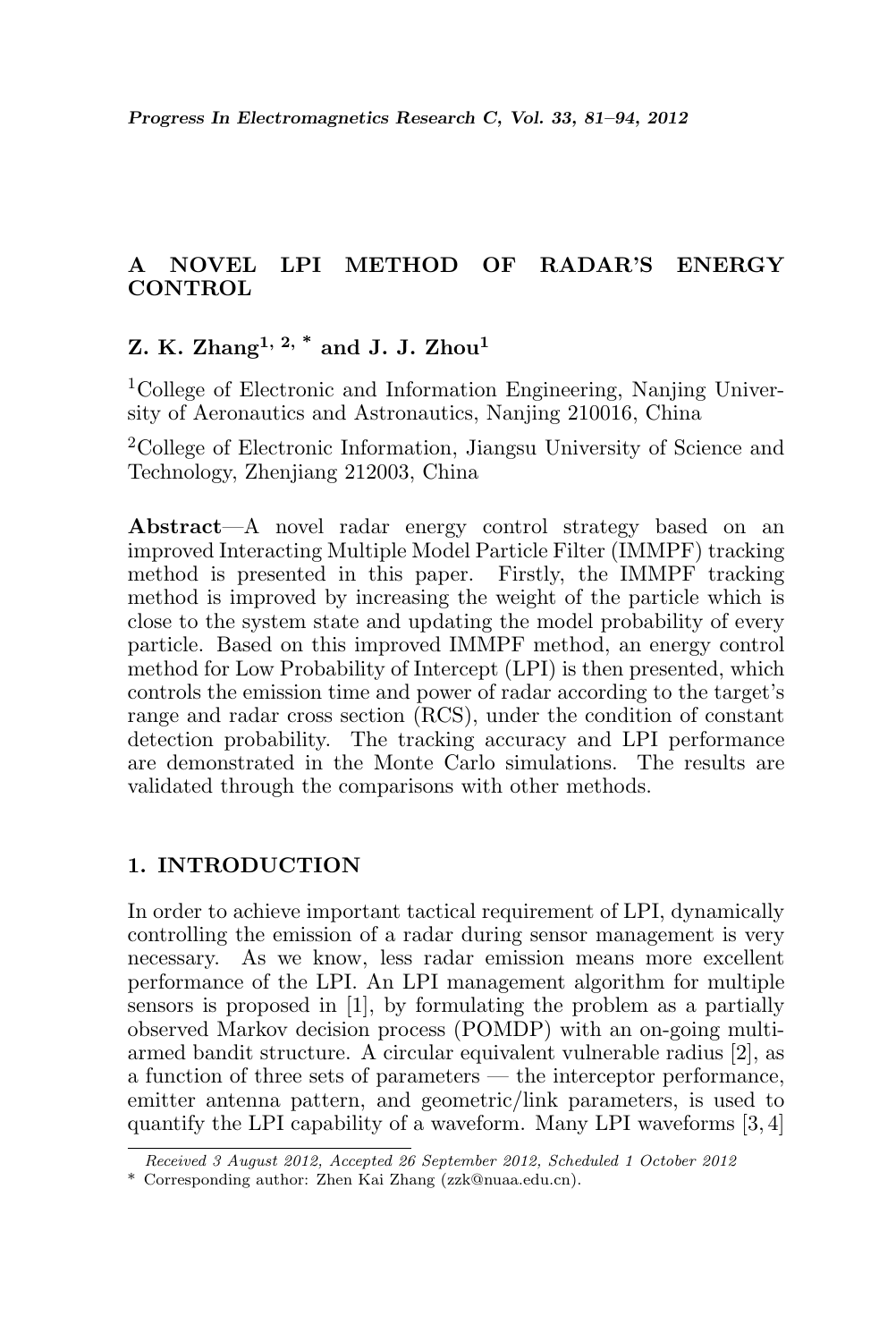have also been designed to minimize the probability of intercept by an enemy receiver. LPI performance factor is derived and applied in [5]. The work in [6] analyses the effect of the LPI strategies and considers whether there are any fundamental limits to the ability to detect radar emissions. Those works only concern the problem of LPI ability for the radar. However, the radar should have not only good LPI capability, but also excellent detection and tracking performance.

Target tracking is one of the critical problems in the airborne surveillance systems. As we know, for targets with fixed kinematic behavior, a single model state estimator is sufficient for tracking targets. However, for targets with varying or multiple kinematic behaviors, the interacting multiple model (IMM) [7–9] is often employed. The IMM estimator is widely accepted as one of the most cost-effective dynamic multiple model methods and has been shown to achieve high performance with relatively low complexity.

The models of the target dynamics and the observations often exhibit nonlinearities; the filtering should take into account of or at least be robust against these characteristics. Particle filters [10– 12] have been introduced to deal with these nonlinearities in the dynamics and measurements. Particle filter is based on Bayesian estimation theory which gives an optimal solution [13] when the dynamic behavior of the object is uncertain and the measurement of the object nondeterministic. As the maneuvering target tracking could be formulated as a multiple model nonlinear filtering problem [14], a new method combing the interacting multiple model approach with a particle filter approach is presented in [15], which is able to deal with nonlinearities and non-Gaussian noise in a mode.

In this paper, we improve the IMMPF algorithm in [15] for more accurate estimates for tracking targets. We first use the similarity between the particles and the system state to modify the weight of the particle. And the estimate of the state is obtained by computing the mode probability of every particle. Based one the improved IMMPF algorithm, a novel algorithm of energy control for LPI is proposed. Under the condition of constant detection probability, the radar's energy is adaptively designed according to different ranges and RCSs of the target.

The remainder of this paper is organized as follows. Sections 2 and 3 describe the improved IMMPF algorithm of target tracking and the energy control methods for LPI in details, respectively. Simulations of the proposed algorithms and comparison results with other methods are provided in Section 4. The conclusions are presented in Section 5.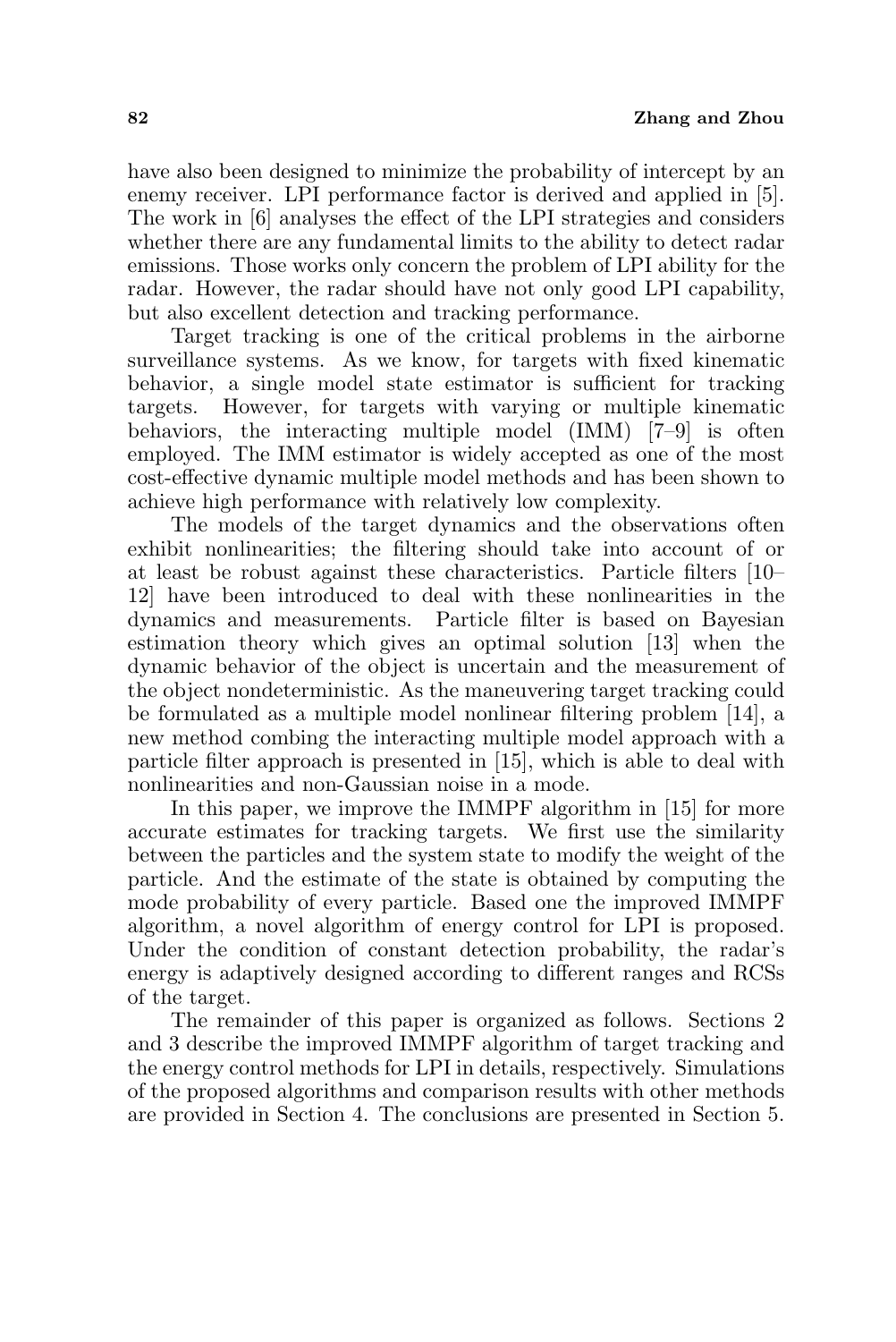## 2. IMPROVED IMMPF ALGORITHM OF TARGET TRACKING

The IMMPF tracking method is improved by increasing the weight of the particle which is close to the system state and updating the model probability of every particle in Sections 2.4 and 2.5, respectively.

#### 2.1. System Setup

Given the system at time k

$$
\mathbf{X}_k = \mathbf{F} \mathbf{X}_{k-1} + \mathbf{U}_{k-1} \tag{1}
$$

$$
\mathbf{Z}_k = \mathbf{H}(\mathbf{X}_k) + \mathbf{V}_k \tag{2}
$$

where,  $\mathbf{X}_k = [x_k, \dot{x}_k, y_k, \dot{y}_k]$  is the dynamical state of the system, and  $(x_k, \dot{x}_k)$  and  $(y_k, \dot{y}_k)$  are respectively the range, velocity of the direction of X and Y.  $U_{k-1}$  and  $V_k$  are the process noise matrix and measurement noise matrix.  $\bf{F}$  is the dynamic matrix of the system and  $\mathbf{Z}_k$  the measurement vector. As we know, the signal to noise ratio of the measurement vector is decided by the emitted energy. Radar is a typical active sensor which provides both range and angle measurements for target tracking. For concise description, the elevation angle is supposed to be zero here. The measurement vector of the radar is composed of  $\mathbf{Z}_{r_Rk}$  and  $\mathbf{Z}_{\theta_{Rk}}$  which are the measurement of the range r and azimuth angle  $\theta$ .

$$
\mathbf{Z}_{r_{R}k} = \sqrt{x_{k}^{2} + y_{k}^{2}} + \mathbf{V}_{r_{R}k}
$$
 (3)

$$
\mathbf{Z}_{\theta_{R}k} = \arctan\frac{y^{k}}{x^{k}} + \mathbf{V}_{\theta_{R}k}
$$
(4)

where  $(\mathbf{Z}_{r_Rk})^2/(\mathbf{V}_{r_Rk})^2 = S_{NR}^k$  and  $(\mathbf{Z}_{\theta_Rk})^2/(\mathbf{V}_{\theta_Rk})^2 = S_{NR}^k$ .  $S_{NR}^k$  is the signal to noise ratio of the radar's echo at time  $k$ , which is decided by the emitted energy. It also has an impact on the tracking accuracy.

There are M kinematics models and N particles for every model in the system.

#### 2.2. Interaction

Compute mixing probabilities:

$$
\mu_{k-1}^l(m_k|m_{k-1}) = \frac{p_{ij}\mu_{k-1}^l(m_{k-1})}{\mathbf{b}_{k-1}^l(m_k)}
$$
(5)

where the model  $m_k$  is set at time k.  $p_{ij}$  is the Markov transition probability from model  $m_{k-1}$  to model  $m_k$  and  $\boldsymbol{\mu}_k^l(m_k)$  the mixing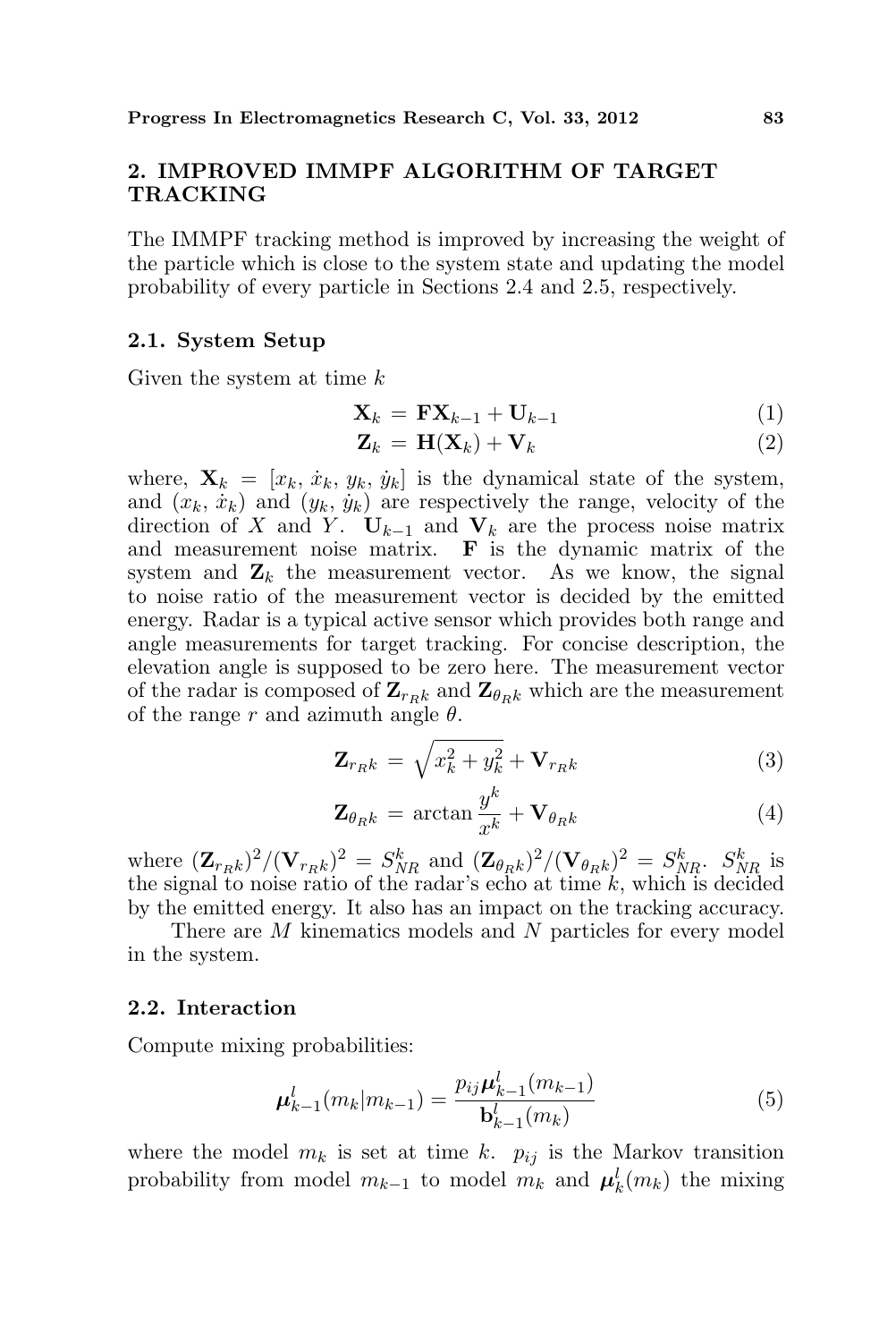probability of the *l*<sup>th</sup> particle for model  $m_k$ ,  $l = 1, 2, ..., N$ .  $\mathbf{b}_{k-1}^l(m_k)$ is the normalizing factor:

$$
\mathbf{b}_{k-1}^l(m_k) = \sum_{m_{k-1} \in M} p_{ij} \mu_{k-1}^l(m_{k-1})
$$
 (6)

 $\bar{\mathbf{x}}_{k-1}^l(m_k)$  is obtained by the interaction with the other models:  $\bar{\mathbf{x}}_{k-1}^l(m_k)$ 

$$
=\sum_{m_{k-1}\neq m_k}^{M} \left[\hat{\mathbf{x}}_{k-1}^l(m_{k-1})\boldsymbol{\mu}_{k-1}^l(m_{k-1}|m_k)+\hat{\mathbf{x}}_{k-1}^l(m_k)\boldsymbol{\mu}_{k-1}^l(m_k|m_k)\right](7)
$$

## 2.3. Prediction Stage

Predicted sample of every particle at time k:

$$
\bar{\mathbf{x}}_k^l(m_k) = \mathbf{F}(m_k)\bar{\mathbf{x}}_{k-1}^l(m_k) + \mathbf{u}_{k-1}^l(m_k)
$$
\n(8)

Predicted output:

$$
\bar{\mathbf{z}}_k^l(m_k) = \mathbf{H}\left(\bar{\mathbf{x}}_k^l, m_k\right) \tag{9}
$$

## 2.4. Modification of the Weight for the Particle

If the measurement vector of a particle is close to the measurement vector of the true state, its vector will be close to the vector of the true state. So it is helpful to increase the influence of those particles which are closer to the true state, for obtaining more accurate tracking results.

 $\bar{\mathbf{z}}_k^l(m_k)$  is the estimation of azimuth angle  $\bar{\theta}_R^l(m_k)$  and range  $\bar{\mathbf{r}}_R^l(m_k)$  from the *l*th particle at time *k*.  $\mathbf{PCC}^l_{\theta_R,k}(m_k)$  and  $\mathbf{PCC}_{r_R,k}^l(m_k)$  are respectively the Pearson correlation coefficient of the azimuth angle and range, which are used to measure the similarity of the two vectors.

$$
\begin{split} \n\text{PCC}_{\theta_{R},k}^{l}(m_{k}) \\
= \frac{\sum_{i=k-P+1}^{k} \left( \bar{\theta}_{R}^{l}(m_{i}) - (\bar{\theta}_{R}^{l}(m_{i}))^{*} \right) (\mathbf{Z}_{\theta_{R}i} - (\mathbf{Z}_{\theta_{R}i})^{*})}{\sqrt{\sum_{i=k-P+1}^{k} \left( \bar{\theta}_{R}^{l}(m_{i}) - (\bar{\theta}_{R}^{l}(m_{i}))^{*} \right)^{2} \sum_{i=k-P+1}^{k} (\mathbf{Z}_{\theta_{R}i} - (\mathbf{Z}_{\theta_{R}i})^{*})^{2}}} (10)\n\end{split}
$$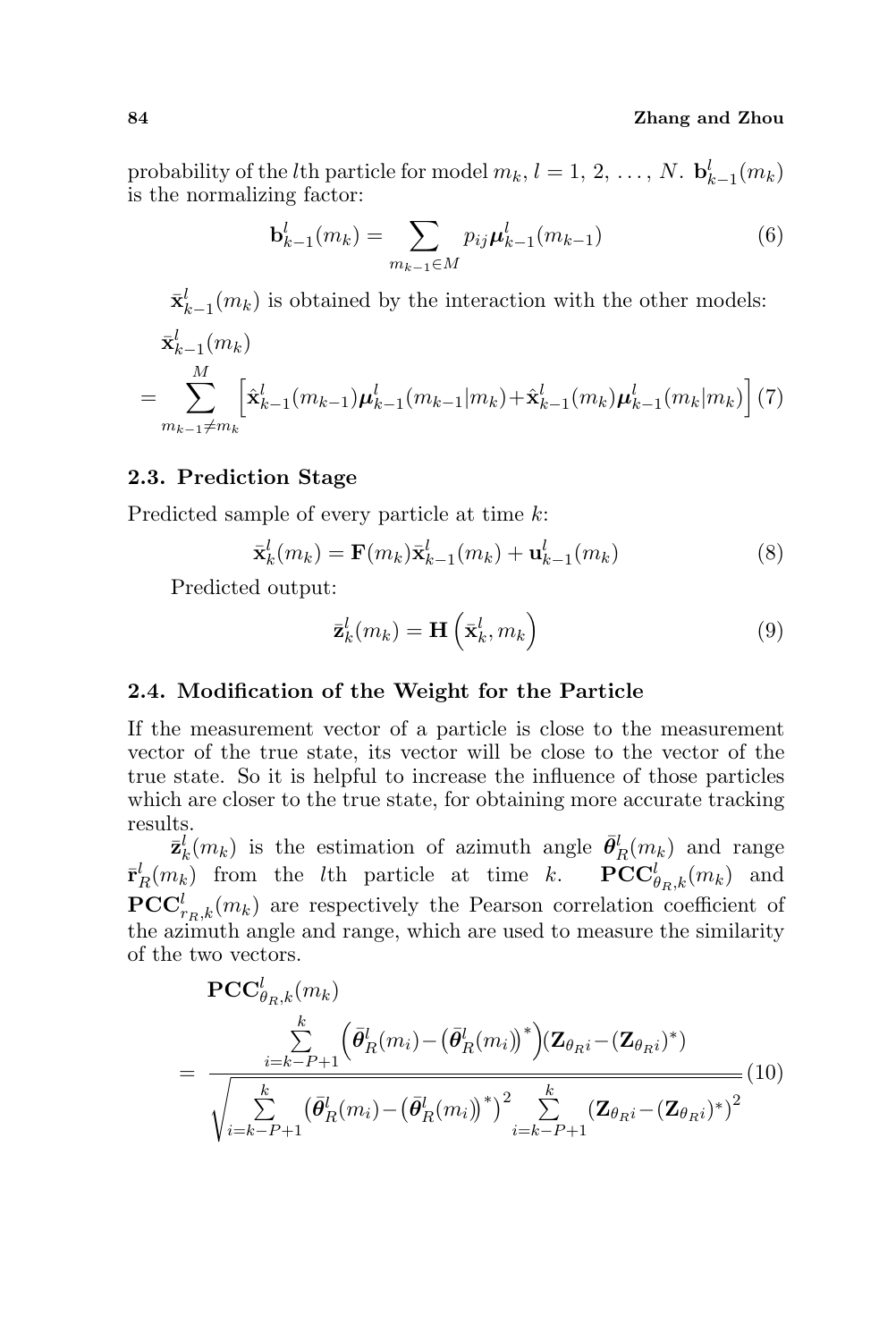Progress In Electromagnetics Research C, Vol. 33, 2012 85

$$
\begin{split} \n\text{PCC}_{r_R,k}^l(m_k) \\
&= \frac{\sum\limits_{i=k-P+1}^k \left(\bar{\mathbf{r}}_R^l(m_i) - \bar{\mathbf{r}}_R^l(m_i)^*\right) (\mathbf{Z}_{r_R i} - (\mathbf{Z}_{r_R i})^*)}{\sqrt{\sum\limits_{i=k-P+1}^k \left(\bar{\mathbf{r}}_R^l(m_i) - (\bar{\mathbf{r}}_R^l(m_i))^*\right)^2 \sum\limits_{i=k-P+1}^k (\mathbf{Z}_{r_R i} - (\mathbf{Z}_{r_R i})^*)^2} \n\end{split} \tag{11}
$$

where  $(\cdot)^*$  means the average value of the past P numbers.

Then  $\mathbf{PCC}^{l}(m_k)$  is given by:

$$
\mathbf{PCC}^{l}(m_{k}) = \frac{1}{2} \left( \mathbf{PCC}_{\theta_{R},k}^{l}(m_{k}) + \mathbf{PCC}_{r_{R},k}^{l}(m_{k}) \right)
$$
(12)

The weight update equation can be given by:

$$
\bar{\mathbf{w}}_k^l(m_k) = \mathbf{PCC}^l(m_k)\mathbf{p}_{v_k(m_k)}\left(\mathbf{z}_k - \bar{\mathbf{z}}_k^l(m_k), 0\right)
$$
(13)

where  $\mathbf{p}_{v_k(m_k)}(\cdot)$  is the probability density of the measurement noise  $\mathbf{v}_k(m_k)$ .

The normalized weight can be given:

$$
\bar{\mathbf{w}}_k^l(m_k) = \bar{\mathbf{w}}_k^l(m_k) / \sum_{l=1}^N \bar{\mathbf{w}}_k^l(m_k)
$$
\n(14)

The new weight after the importance sampling is set as follows:

$$
\bar{\mathbf{w}}_k^l(m_k) = 1/N \tag{15}
$$

## 2.5. Update of the Model Probability

The common methods often update the model probability by the average residual matrix of all the particles and ignore the model character of single particle. Therefore, the model probability of every particle is updated here.

Residual covariance matrix of the lth particle is obtained as:

$$
\mathbf{S}_k^l(m_k) = \mathbf{r}_k^l(m_k)\mathbf{r}_k^l(m_k)^T
$$
 (16)

where  $\mathbf{r}_k^l(m_k)$  represents the residual vector and can be given by:

$$
\mathbf{r}_k^l(m_k) = \mathbf{z}_k - \mathbf{H}\left(\bar{\mathbf{x}}_k^l, m_k\right)
$$
 (17)

The likelihood function of the model is:

$$
\Lambda_k^l(m_k) = \sqrt{|2\pi \mathbf{S}_k^l(m_k)|} \exp\left(-\frac{1}{2} \left(\mathbf{r}_k^l(m_k)\right)^T \left(\mathbf{S}_k^l(m_k)\right)^{-1} \mathbf{r}_k^l(m_k)\right) \tag{18}
$$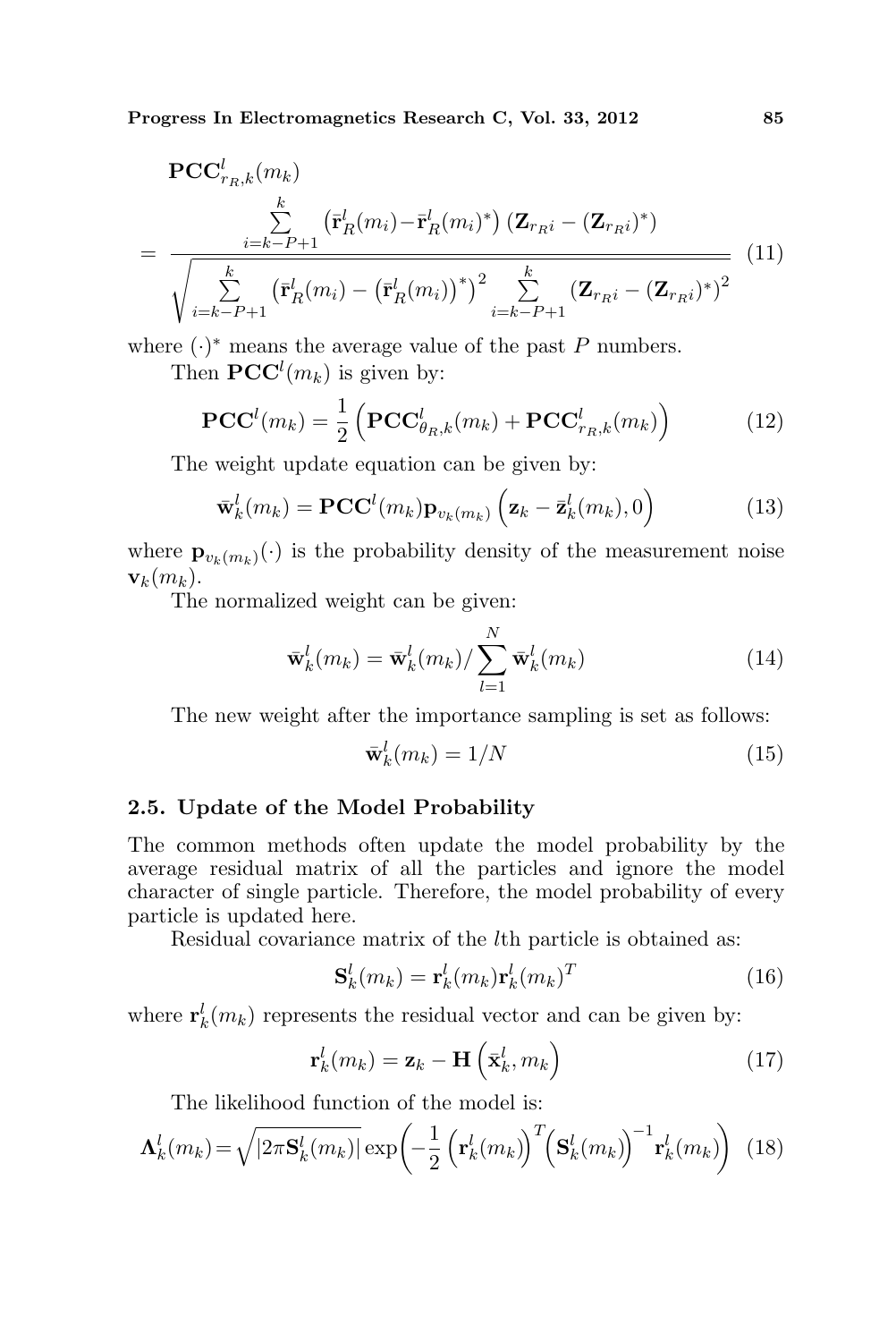The updated model probability can be given by:

$$
\mu_k^l(m_k) = \frac{\Lambda_k^l(m_k)\mathbf{b}_{k-1}^l(m_k)}{B_k^l}
$$
\n(19)

where  $B_k^l =$  $\overline{ }$  $m_k \in M$  $\mathbf{\Lambda}_k^l (m_k) \mathbf{b}_{k-1}^l (m_k).$ 

### 2.6. Combination Stage

The estimate of the state is obtained as:

$$
\hat{\mathbf{x}}_k = \sum_{m_k=1}^M \sum_{l=1}^N \bar{\mathbf{w}}_k^l \bar{\mathbf{x}}_k^l(m_k) \boldsymbol{\mu}_k^l(m_k)
$$
\n(20)

## 3. STRATEGY OF ENERGY CONTROL

Phased array radars [16] have the capability to switch the direction of the radar beam very quickly without inertia. So it is very free to decide the beam position and emitted energy to update the established track. The energy control methods for LPI of the phased array radar are proposed in this section.

### 3.1. Intercept Probability

The intercept probability [17]  $P_I$  is defined as

$$
P_I = MF(2P_R/P_{SI})^{C_0} D_I T_{OT}/T_I
$$
\n(21)

where  $MF$  is the mainlobe footprint (3 dB),  $P_{SI}$  the required power at intercept receiver for detection,  $D_I$  the density of intercept receivers per  $\text{km}^2$ , and  $C_0$  the sensitivity scaling factor. These parameters in the later simulation are drawn from [17]. Table 1 shows the parameters' values.

 $T_{OT}$  and  $T_I$  denote the illumination time by emitter and the interceptor search time, respectively.  $T_I$  is assumed to be the total tracking time.  $P_R$  is the received power at intercept receiver, which can be defined as

$$
P_R = \frac{P_T G_{TI} G_I \lambda^2 G_{IP} L_I}{(4\pi)^2 R_I^2} \tag{22}
$$

Table 1. Values of the parameters.

| Parameter | МF   | CT                  |       |       |
|-----------|------|---------------------|-------|-------|
| Value     | 11 Z | $5\times10^{-12}$ 0 | 0.477 | 0.001 |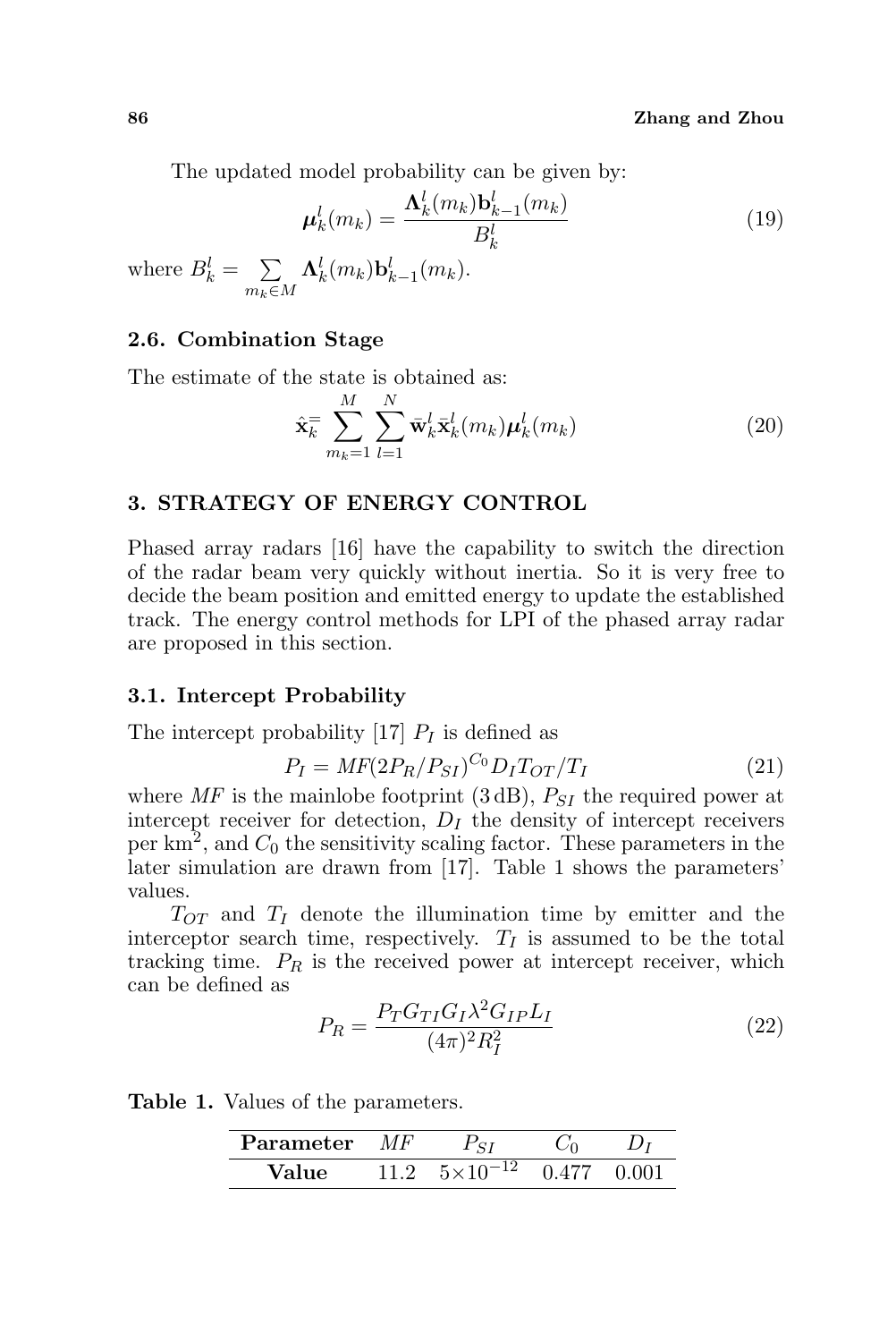where  $P_T$  is the emitted power of the radar,  $G_{TI}$  the antenna gain of the radar in the direction of the intercept receiver,  $G_I$  the antenna gain of the intercept receiver,  $G_{IP}$  the processing gain of the intercept receiver,  $R_I$  the interception range,  $\lambda$  the wavelength, and  $L_I$  the interceptor system loss.

As we know, it is difficult to design MF,  $P_{SI}$ ,  $D_I$  and  $T_I$  as they are decided by the performance of the interceptor instead of the radar, so we have to reduce the radar's emission time  $T_{OT}$  or power  $P_T$  to lower the probability of intercept of the radar system. According to [17],  $P_R$ is equal to  $P_T \times 9.003 \times 10^{-9}$  here.

During the tracking process, the cumulative probability of intercept  $P_{Icum}$  is defined as:

$$
P_{Icum} = 1 - \prod_{i=1}^{I} (1 - P_I^i)
$$
 (23)

 $P_I^i$  is the *i*<sup>th</sup> intercept probability and *I* the intercept times.

#### 3.2. Design of Emission Energy

Radar equation at time  $k$  is as follows:

$$
R_k^4 = t_B^k \frac{P_{av}^k G_T G_R \lambda^2 \sigma_k}{(4\pi)^3 K T_R S_{NR}^k L} \tag{24}
$$

where  $t_B^k$  is the single dwelling time of the beam from the normal direction at time k,  $P_{av}^{k}$  the average radiated power,  $G_R$  the receiver gain,  $\sigma_k$  the radar cross section (RCS) of the target, K Boltzmann constant,  $T_R$  and  $L$  respectively effective noise temperature and radar system loss,  $R_k$  the detection range,  $G_T$  the transmit gain, and  $S_{NR}^k$ the signal to noise ratio of the radar's echo at time  $k$ . Detection probability [18]  $P_d^k$  at time k can be given as:

$$
P_d^k = p_{fa}^{1/(1+S_{NR}^k)}
$$
 (25)

where  $p_{fa}$  is the false alarm probability of the radar.

Suppose that when the target whose range and RCS are respectively  $R_{\text{max}}$  and  $\sigma_{\text{min}}$ , the radar has to emit the maximum power  $P_{av \text{max}}$  with maximum dwelling time  $t_{B \text{max}}$ . Radar equation and the detection probability respectively become:

$$
R_{\text{max}}^4 = t_{B \max} \frac{P_{av \max} G_T G_R \lambda^2 \sigma_{\min}}{(4\pi)^3 K T_R S_{NR \max} L}
$$
(26)

$$
P_d = p_{fa}^{1/(1+S_{NR\max})} \tag{27}
$$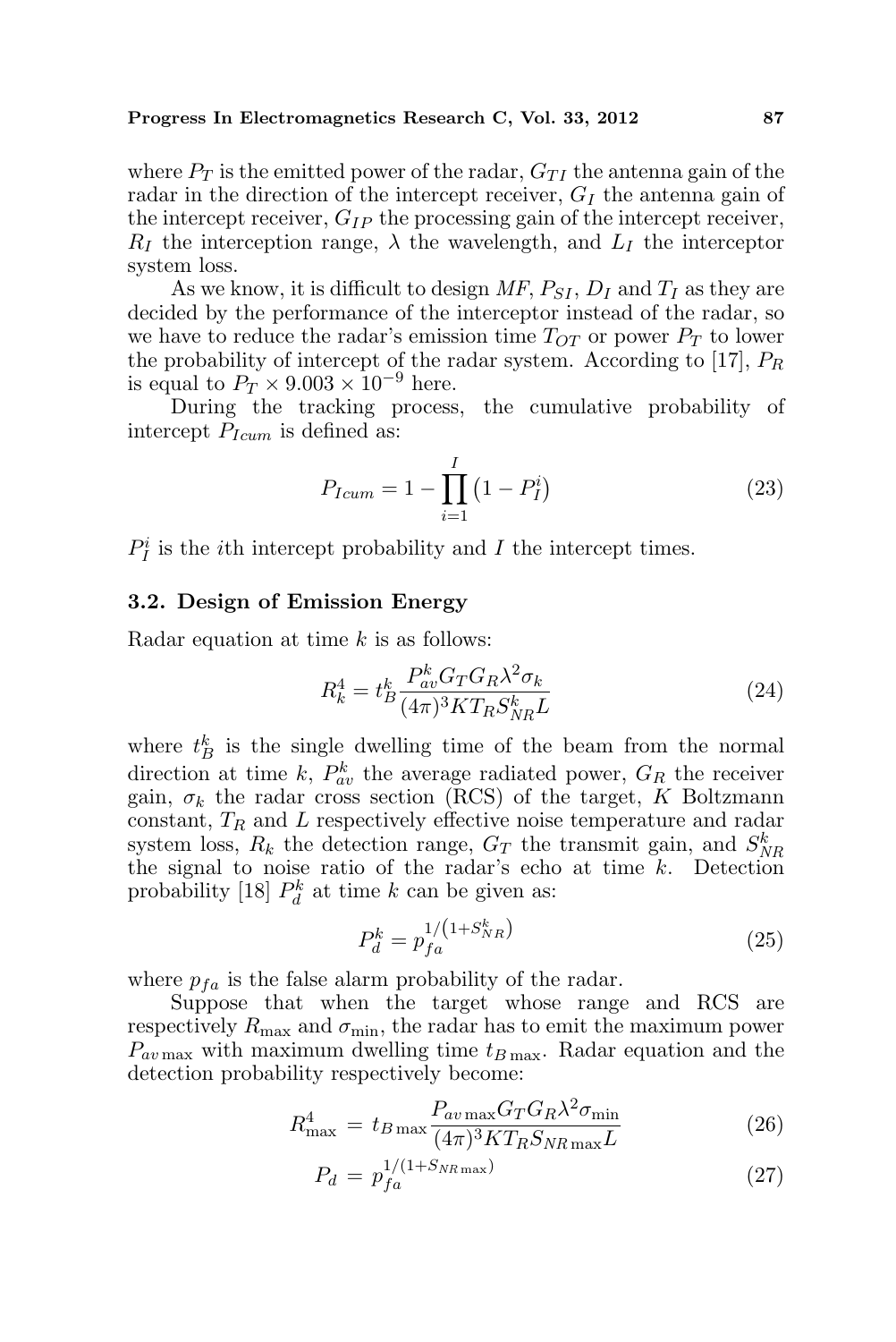#### 88 Zhang and Zhou

The detection probability is supposed to meet the requirement of constant  $P_d$  during the whole tracking process. So  $S_{NR}^k$  at time k should be equal to  $S_{NR\,\text{max}}$ . Combining (24) with (26), the emitting energy at time  $k$  can be written as:

$$
P_{av}^k t_B^k = \frac{P_{av\max} t_{B\max} \sigma_{\min}}{R_{\max}^4} \frac{R_k^4}{\sigma_k} \tag{28}
$$

However, during the tracking process,  $R_k$  and  $\sigma_k$  are unknown before radar detection.  $R_k$  is replaced by  $R_k^{pr\hat{e}}$  which is predicted by  $R_{k-1}$  and  $v_{k-1}$ .  $R_k^{pre}$  $_k^{pre}$  is presented as

$$
R_k^{pre} = R_{k-1} + v_{k-1}T \tag{29}
$$

where  $R_{k-1}$  and  $v_{k-1}$  are the target's range and velocity estimated by the tracking algorithm at time  $k-1$ , and T is the tracking interval.

As we know, RCS is the ratio of the scattered power to the incident power in the direction of an observer at infinity [17] and can be computed by the fundamental RCS equation once the radar echo is received. The RCS  $\sigma_{k-1}$  at time  $k-1$  is supposed to be known here. It is difficult to predict a target's RCS, so  $\sigma_k$  is replaced by  $\sigma_{k-1}$ .

So (28) becomes

$$
P_{av}^k t_B^k = \frac{P_{av \max} t_{B \max} \sigma_{\min} \left(R_k^{pre}\right)^4}{R_{\max}^4} \qquad (30)
$$

In addition, the emitted energy methods of adaptive power (I-IMMPF-A-P) and adaptive time (I-IMMPF-A-T) are presented based on the improved IMMPF algorithm.

**I-IMMPF-A-P:**  $t_B^k = t_{B\max}$ , and  $P_{aw}^k$  is designed according to change of the target range and target RCS.

$$
P_{av}^k = \frac{P_{av\max} \sigma_{\min} \left(R_k^{pre}\right)^4}{R_{\max}^4} \qquad (31)
$$

**I-IMMPF-A-T:**  $P_{av}^k = P_{av \max}$ , and  $t_B^k$  is designed according to change of the target range and target RCS too.

$$
t_B^k = \frac{t_{B\max}\sigma_{\min}\left(R_k^{pre}\right)^4}{R_{\max}^4} \tag{32}
$$

After the emission time and power are designed, the radar equation can be given:

$$
S_{NR}^{k} = t_B^k \frac{P_{av}^k G_T G_R \lambda^2 \sigma_k}{(4\pi)^3 K T_R L R_k^4}
$$
\n(33)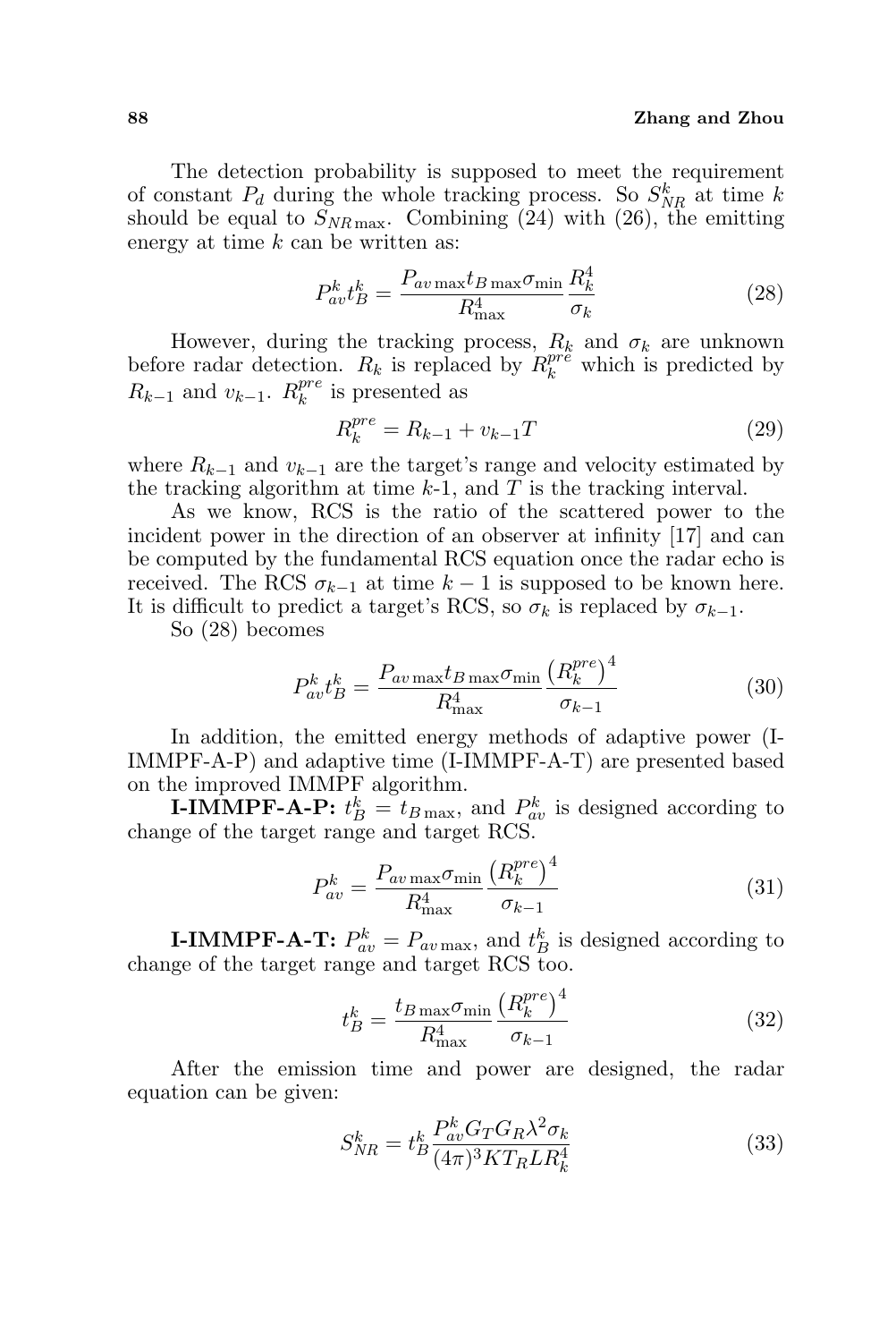#### Progress In Electromagnetics Research C, Vol. 33, 2012 89

Combined with (26),  $S_{NR}^k$  can be written as:

$$
S_{NR}^{k} = \frac{P_{av}^{k}}{P_{av \max}} \frac{t_{B}^{k}}{t_{B \max}} \frac{R_{\max}^{4}}{R_{k}^{4}} \frac{\sigma_{k}}{\sigma_{\min}} S_{NR \max}
$$
(34)

We can see that the emitted energy and signal to noise ratio influence each other during the tracking process.

#### 4. SIMULATION RESULTS

In this section, Monte Carlo simulations are performed to analyze the performance of the improved IMMPF and the proposed energy control method. The IMM filter here is composed of Constant Velocity model (CV)  $F_{\text{CV}}$  and Coordinated Turn rate model (CT)  $F_{\text{CT}}$ .

$$
F_{\rm CV} = \begin{bmatrix} 1 & T & 0 & 0 \\ 0 & 1 & 0 & 0 \\ 0 & 0 & 1 & T \\ 0 & 0 & 0 & 1 \end{bmatrix}
$$
 (35)

$$
F_{\text{CT}} = \begin{bmatrix} 1 & \frac{\sin \omega T}{\omega} & 0 & \frac{1 - \cos \omega T}{\omega} \\ 0 & \cos \omega T & 0 & \frac{\sin \omega T}{\omega} \\ 0 & \frac{1 - \cos \omega T}{\omega} & 1 & \frac{\sin \omega T}{\omega} \\ 0 & \sin(\omega T) & 0 & \cos \omega T \end{bmatrix}
$$
(36)

where T is the sampling interval,  $\omega$  the turn factor,  $T = 1$  s, and  $\omega = 0.1$ . In the simulation,  $M_c$  is the number of the Monte-Carlo simulation, K the total tracking time in every simulation,  $M_c = 500$ , and  $K = 100$ .

#### 4.1. Trajectory Design

Table 2 is the description of the trajectory in detail.

Figure 1 shows the target trajectory in 100 s. The RCS of the target is designed in Fig. 2.

Table 2. Model description of the trajectory.

| Time $(s)$      |    | $2-20$ $41-65$ $66-100$ |
|-----------------|----|-------------------------|
| Target model CV | CT | CV.                     |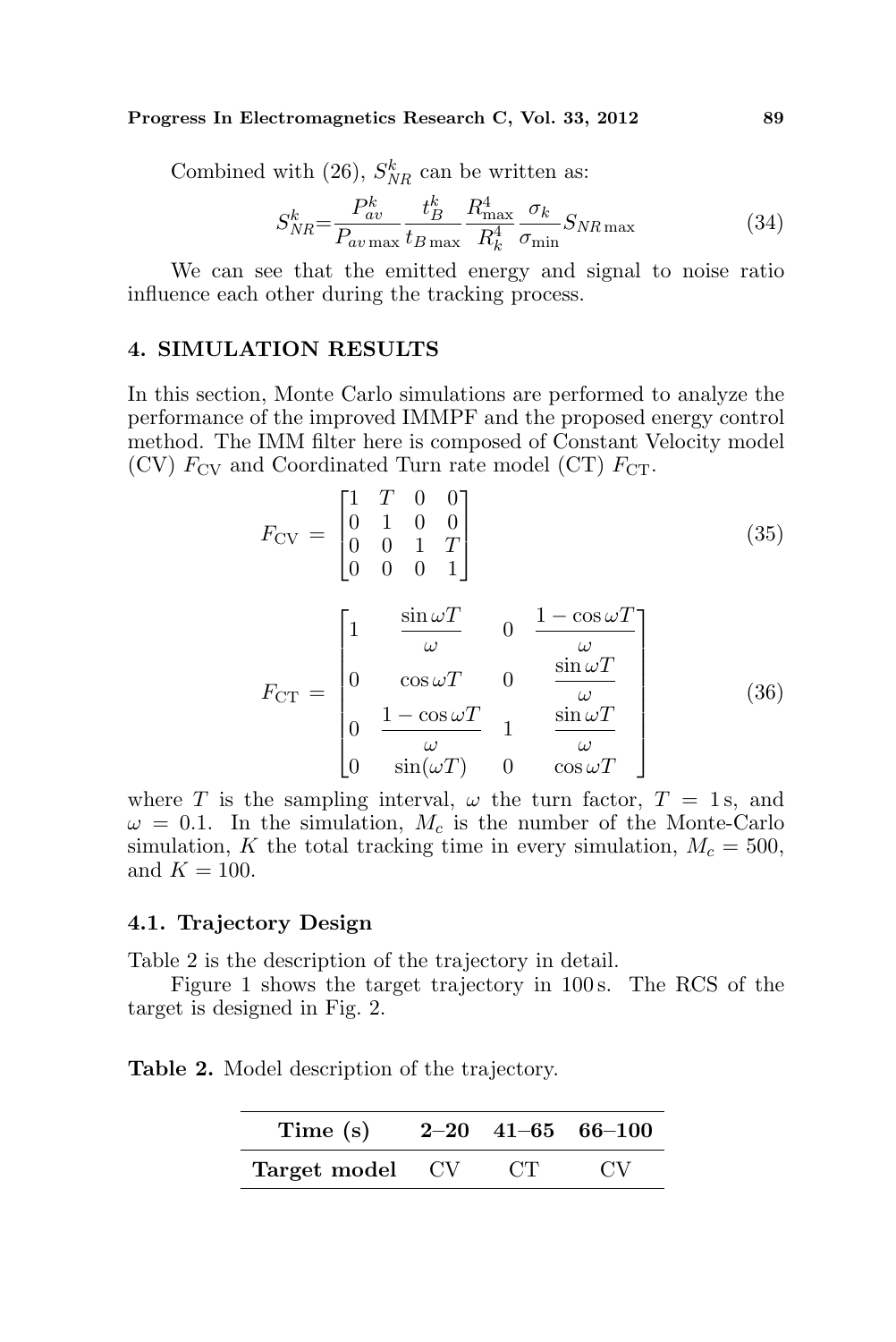

Figure 1. Trajectory of the target.



Figure 3. Comparison of Emitted power.



Figure 2. RCS of the target.



Figure 4. Comparison of Emitted time.

## 4.2. Comparison of LPI Performance

Based on the proposed improved IMMPF algorithm, the emitted energy methods of constant power and time (I-IMMPF-C-P-T), I-IMMPF-A-P and I-IMMPF-A-T are realized in the simulation. The three methods are described in Table 3. Emitted power of I-IMMPF-A-P and emission time of I-IMMPF-A-T are designed adaptively according to (31) and (32), respectively, which are also shown in Figs. 3 and 4.

Intercept probability is used to evaluate the LPI performance of the three methods. Fig. 5 illustrates their LPI performance. We can see that the I-IMMPF-A-T method has the best LPI ability as the emission time plays a more important role in the intercept probability computation. So the reduction of emission time is more effective.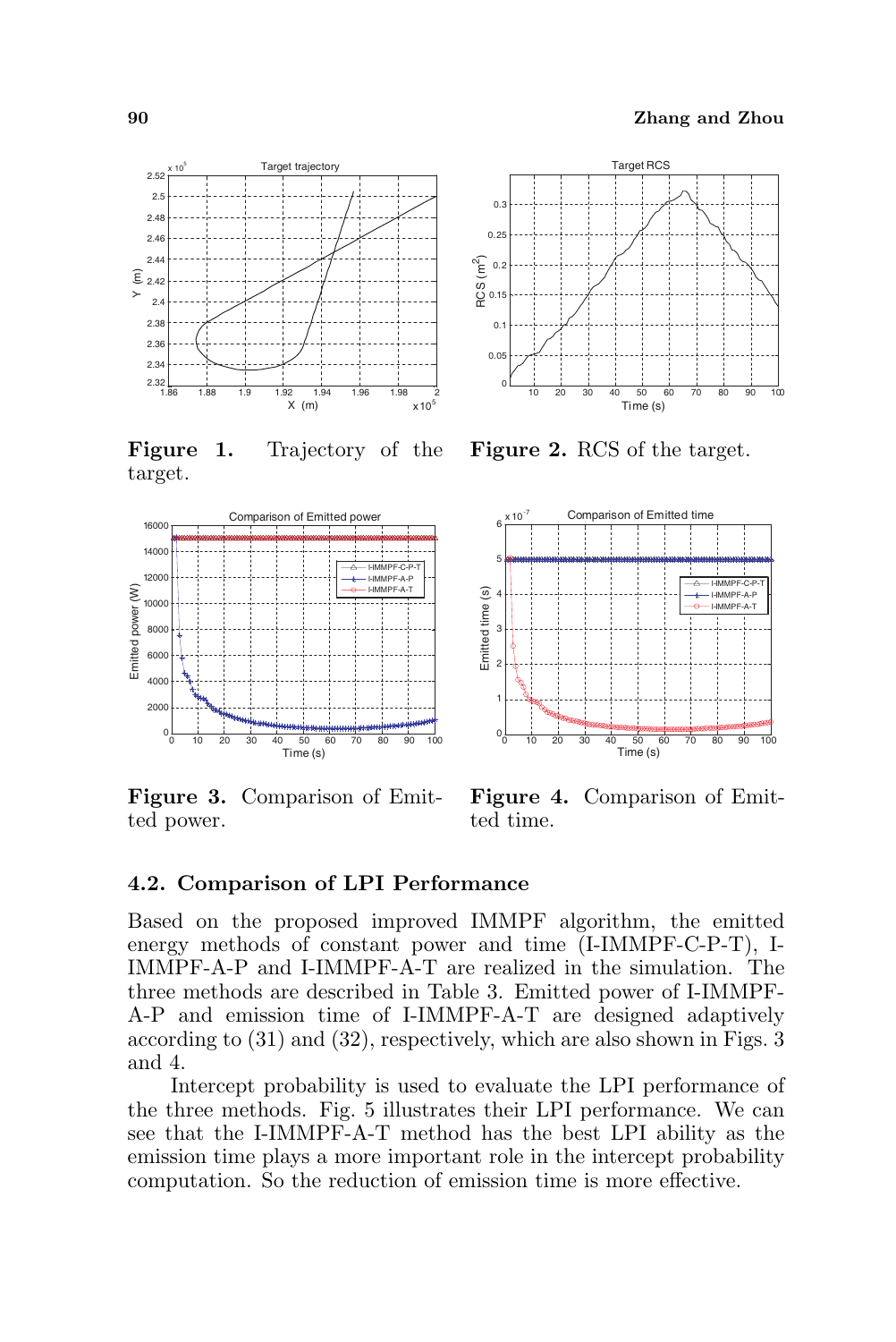| Method        | $P_{av}^{k}$ (W) | $t_{B}^{k}$ (s) |
|---------------|------------------|-----------------|
| I-IMMPF-C-P-T | 15000            | $0.5 * 10^{-6}$ |
| LIMMPF-A-P    | Adaptive         | $0.5 * 10^{-6}$ |
| LIMMPF-A-T    | 15000            | Adaptive        |

Table 3. Energy control of the 3 methods.



Figure 5. Comparison of intercept probability.



0 10 20 30 40 50 60 70 80 90 100

IMMPF-C-P-T I-IMMPF-C-P I-IMMPF-A-P I-IMMPF-A-T

Time (s)

**RMS** 

### 4.3. Comparison of Tracking Performance

The root-mean-square error (RMSE) of time k and the average rootmean-square error (ARMSE) of the whole tracking process can be formulated as (37) and (38), respectively:

RMSE (m)

RMSE(k) = 
$$
\sqrt{\frac{1}{M_c} \sum_{m=1}^{M_c} (x_k - \hat{x}_k^m)^2}
$$
 (37)

$$
ARMSE = \frac{1}{K} \sum_{k=1}^{K} RMSE(k)
$$
 (38)

where  $x_k$  is the true state of the system and  $\hat{x}_k^m$  the estimated vector at the mth simulation.

The standard IMMPF method [15] with constant power and time (IMMPF-C-P-T) is also realized to compare the tracking accuracy with the improved one. RMSE and ARMSE of all methods with 250 particles are shown in Fig. 6 and Table 4, respectively, which show that the improved IMMPF method is more accurate than the standard IMMPF. However, the improved IMMPF method will spend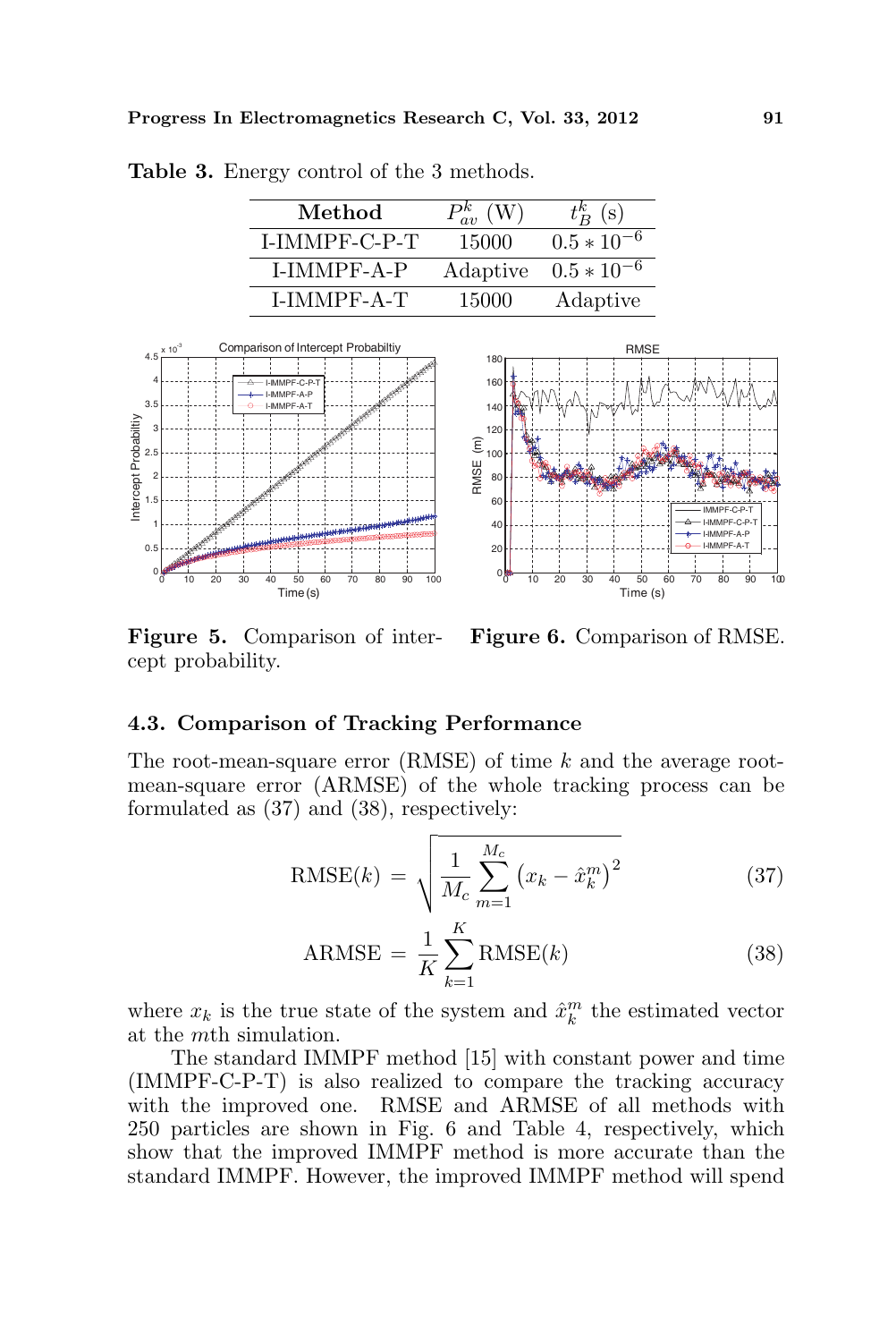| Method        | $ARMSE$ (m) |
|---------------|-------------|
| IMMPF-C-P-T   | 142         |
| I-IMMPF-C-P-T | 85.0        |
| LIMMPF-A-P    | 86.6        |
| I-IMMPF-A-T   | 85.5        |

|  | Table 4. Comparison of ARMSE. |  |  |
|--|-------------------------------|--|--|
|--|-------------------------------|--|--|

a little more time on the computation, as it has to compute the Pearson correlation coefficient to modify the weight of the particles.

Comparing with I-IMMPF-C-P-T, we can see that the proposed method I-IMMPF-A-T and I-IMMPF-A-P not only reduce more emitted energy, but also present almost the same excellent tracking accuracy. Obviously, I-IMMPF-A-T has the best LPI ability with better tracking performance.

## 4.4. Simulation Analysis

The improved IMMPF method achieves better tracking performance in the simulation, because it increases the weight of the particle which is close to the system state and updates the model probability of every particle. In addition, it involves the filtering for the current state and smoothing for the previous state.

Moreover, the proposed two energy control methods are more efficient than the common method which always emits constant power and time, because both the target's range and RCS are used to adaptively design the emitted time and power here. The LPI method depends on tracking algorithm as the target range has to be predicted every time.

## 5. CONCLUSIONS

In this paper, we have presented a new strategy of energy control for LPI based on an improved IMMPF approach. This method employs both the target's range and RCS to design the radar emitted energy with excellent tracking accuracy.

## ACKNOWLEDGMENT

This work was supported by The National Natural Science Foundation of China (61001150) and The Research and Innovation Foundation for Graduate Students in Jiangsu Province (CX10B 110Z).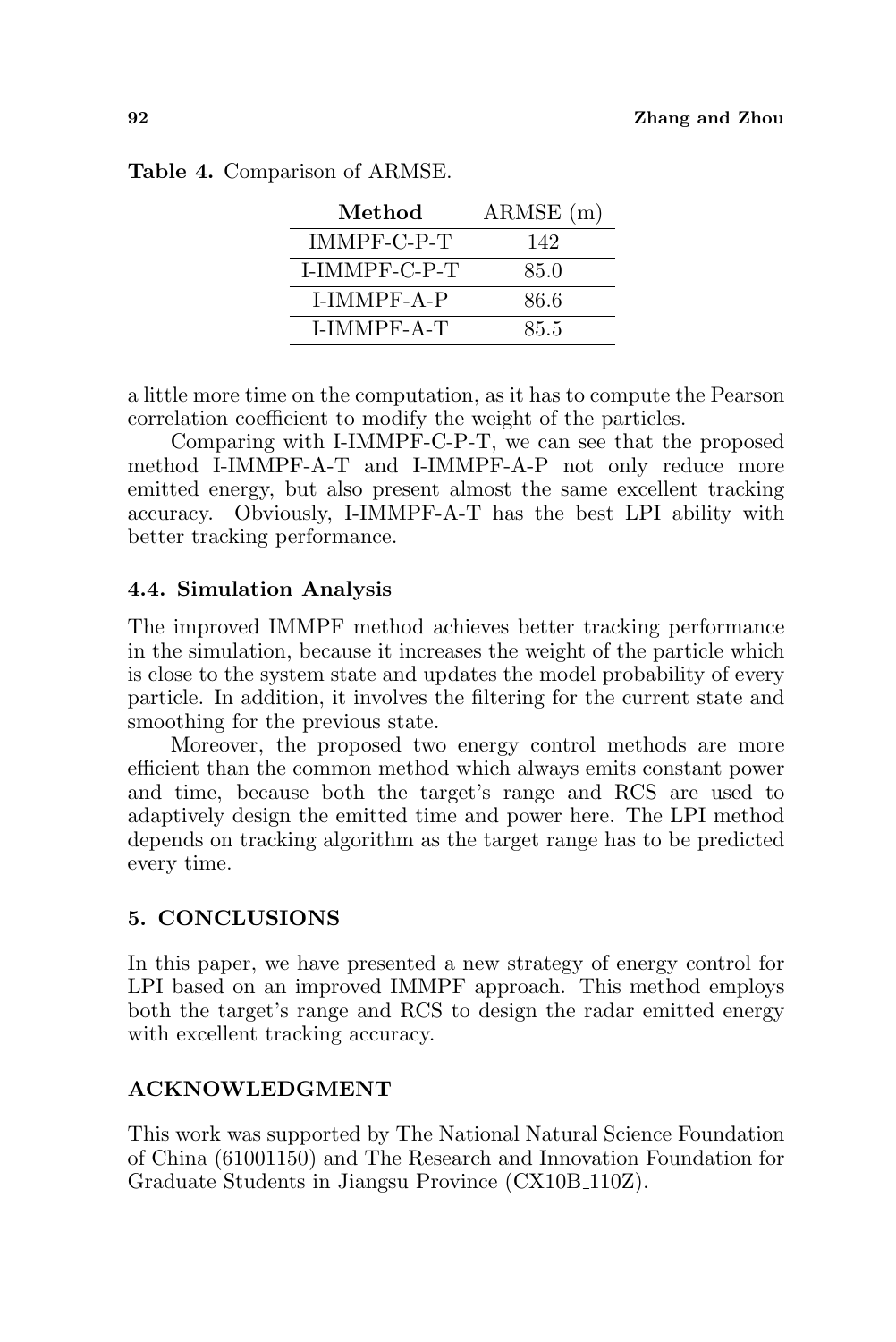## **REFERENCES**

- 1. Krishnamurthy, V., "Emission management for low probability intercept sensors in network centric warfare," IEEE Transactions on Aerospace and Electronics Systems, Vol. 41, No. 1, 133–151, 2005.
- 2. Wu, P. H., "On sensitivity analysis of low probability of intercept (LPI) capability," IEEE Conference on Military Communications, 2889–2895, Atlantic City, USA, October 17–20, 2005.
- 3. Fancey, C. and C. M. Alabaster, "The metrication of low probability of intercept waveforms," 2010 International Conference on Waveform Diversity and Design, 58–62, Niagara Falls, USA, August 8–13, 2010.
- 4. Deng, H., "Waveform design for MIMO radar with low probability of intercept (LPI) property," 2011 IEEE International Symposium on Antennas and Propagation (APSURSI), 305–308, Spokane, USA, July 3–8, 2011.
- 5. Schleher, D. C., "LPI radar: Fact or fiction," IEEE Aerospace and Electronic Systems Magazine, Vol. 21, No. 5, 3–6, 2006.
- 6. Stove, A. G., A. L. Hume, and C. J. Baker, "Low probability of intercept radar strategies," IEE Proceedings — Radar, Sonar and Navigation, Vol. 151, No. 5, 249–260, 2004.
- 7. Layne, J. R. and U. C. Piyasena. "Adaptive interacting multiple model tracking of maneuvering targets," Proceedings of 16th Digital Avionics Systems Conference, Vol. 1, 16–23, Ohio, USA, 1997.
- 8. Mazor, E., A. Averbuch, Y. Bar-Shalom, and J. Dayan, "Interacting multiple model methods in target tracking a survey," IEEE Transactions on Aerospace and Electronic Systems, Vol. 34, No. 1, 103–123, 1998.
- 9. Seah, C. E. and I. Hwang. "Algorithm for performance analysis of the IMM algorithm," IEEE Transactions on Aerospace and Electronic Systems, Vol. 47, No. 2, 1114–1124, 2011.
- 10. Gordon, N. J., D. J. Salmond, and A. F. M. Smith, "Novel approach to nonlinear/non-Gaussian Bayesian state estimation," IEE Proceedings  $-$  Part F: Radar & Signal Processing, Vol. 140, No. 2, 107–113, 1993.
- 11. Hong, S., L. Wang, Z.-G. Shi, and K. S. Chen, "Simplified particle phd filter for multiple-target tracking: Algorithm and architecture," Progress In Electromagnetics Research, Vol. 120, 481–498, 2011.
- 12. Wang, X., J.-F. Chen, Z.-G. Shi, and K. S. Chen, "Fuzzy-control-